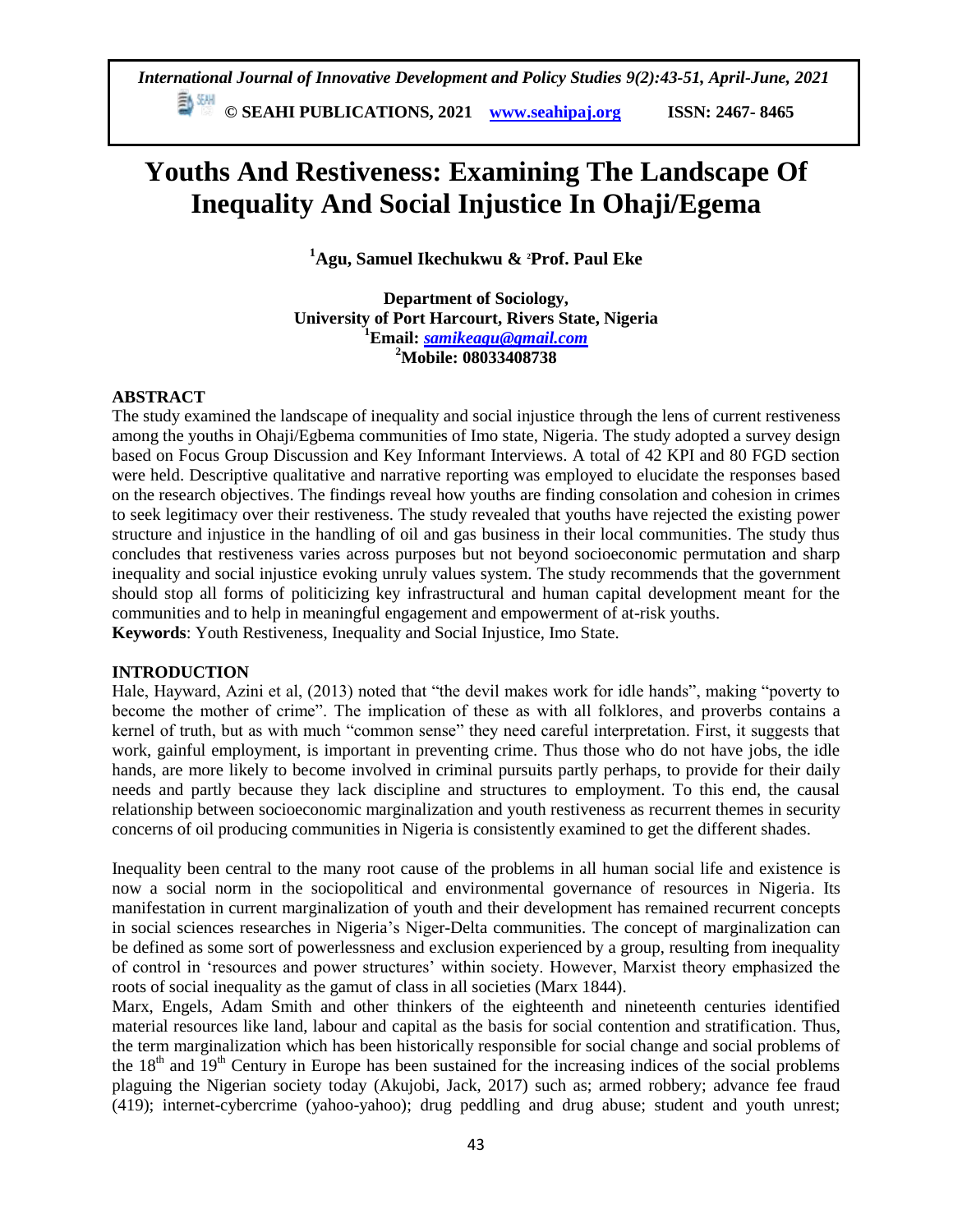insurgency and militancy; cultism; cultural violence; religious intolerance amongst other prominent orders among them.

Burton, Kagan, (2003), perceived marginalization as a shifting phenomenon that may vary with individuals" conditions, impacts on individuals who may be satisfied with their social status at some period of time, but when social change takes place, they lose this status and become marginalized. Based on the above, one could surmise that the state has been repressive in negotiating sustainable and productive future for the youths hence peace, stability and development of communities are constantly compromised and in consternation for restiveness in Nigeria. This has resulted in current landscapes of violence and reproductive forms restiveness amongst the youths. It is thus reproducing negative orders that are detrimental to community development and human capacity growth in Nigeria.

The key aspects of marginalization are social exclusion which produces negative consequences and longterm damage to the living conditions, social and economic participation, health status and emotional life of young people. It however leads to the intergenerational transmission of poverty (Patoni, 2012). The implication of the above could imply that the effects of marginalization undermines the social mobility and access of the youth to power and resource control in the affairs of state especially, as evident within the repressive forms of military and pseudo democratic administrations of the Nigeria state particularly, the Southeastern states and the Niger-Delta communities. There have been several tensions from interactions with oil relations in the Niger Delta communities. These have continuously evoked several socio-political and economic crises when infused into the eruptions of the everyday failures and inadequacies of governance in instituting transparency and accountability in natural resources have constantly ensures militancy and cultism supremely driving in the region (Ubleble, 2019).

Various levels of militancy coupled with cultism in the Niger Delta have manifested in different forms of hostage taking, sea piracy, political hooliganism, terrorism and pipeline vandalism in widespread dimension in the region (Ojo, 2015). The Niger Delta has become known in most extant studies for a form of ''alienation caused by ethnicity based political domination, oil based environmental degradation, corruption and parental neglect....'' (Ibaba, 2008). The implication of these is sufficient to illuminate the level of marginalization and restiveness in the regions. Studies in Nigeria on socioeconomic marginalization and youth restiveness such as; Yusuf (2014), Chukwuemeka and Aghara (2010) have argued that poverty, unemployment and lack of access to education have been responsible for the unprecedented increase in youth restiveness in Niger Delta. Their study found that dissatisfaction of the people of Niger Delta especially, the youth on the level of attention given to the development of their region and damages of their ecology by oil spillage are major causes of alarming youth restiveness.

Mezieobi, Nwaubani, and Anyanwu (2012) investigated factors associated with increasing incidences of youth restiveness in South Eastern States of Nigeria and the implications of the menace on nation building in Nigeria. In the survey-based study, data was generated from a structured questionnaire administered to 300 respondents who were selected through purposive random sampling technique. The data were analyzed using frequencies and percentages. Results revealed that youth restiveness is caused by multiple factors and that the menace has severe influence on nation building. The causal factors include sponsorship by interested groups, inadequate possession of skills for life sustenance, poverty in the family, gangsterism and peer influences, influence of hard drugs, economic purpose of enrichment, and youth unemployment. The menace affects nation building by destabilizing the security of the state, destroying or stagnating the economy, and above all, hinders foreign investments.

Also, results indicated that national measures can be employed to curb youth restiveness. Such measures include: introduction of civic education, infusion of peace education into school curriculum, entrepreneurial education, development of skills acquisition centres, use of dialogue, public enlightenment against violence, rehabilitation of youths, and introduction of youth council of Nigeria to chart progressive course for the overall development of Nigerian youths. The study concluded that adequate political will is needed to extensively promote youth education, create jobs and effectively control the alarming rate of youth restiveness in Nigeria.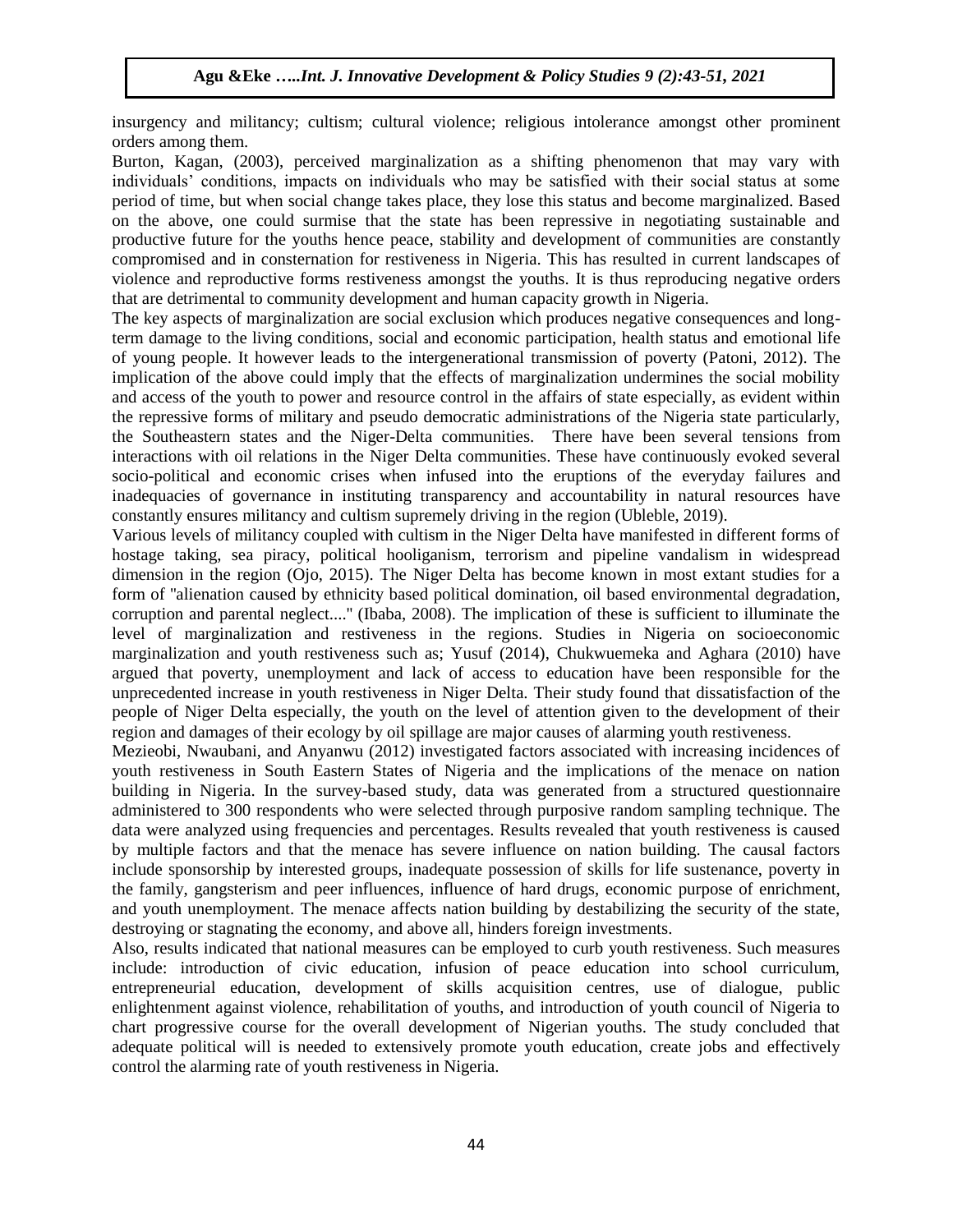From the above extant literature, this study examined how socioeconomic marginalization is perceived from the lens of present inequality been experienced by the youths whose composition have expanded to a more complex category as a result of the integration of a minority of female youths and adolescents to seek legitimacy in their restiveness. The study argues that the outcomes of perceived marginalization have failed to provide the needed "social sovereignty" and localized frameworks of order to give room for the coherent articulation of livelihood. This however has distorted the collective social ties that should have been a social control to incoherent complexities and stark decline of overall livelihood security within the communities. We leverage on the study of Rodgers (2005), cited in McLean Hilker & Fraser, (2009) to argue the context of failing state control over the changing patterns of restiveness in Ohaji/Egbema Local Government Area of Imo State.

### **Theoretical Framework**

This study attempts to explain the relations between socioeconomic marginalization and youth restiveness by utilizing Maslow"s (1943) Hierarchy of Needs as a theoretical framework. Maslow"s (1943) theory comprises of two main points relevant to framing risk factors for youth involvement in restiveness. First, he posits that all humans have a hierarchy of basic needs that must be met in order to reach positive outcomes. These needs include physiological, safety, love, and esteem. Second, he claims that the necessity to fulfill these basic needs drives nearly all motivation. Only after all of these basic needs are met can an individual begin to achieve self-actualization, or the drive to be the best that one can be (Maslow, 1943). If these basic needs are not met, an individual is motivated to fulfill them by any means necessary, regardless of consequences (Maslow, 1943). Therefore, individuals who do not have their basic needs met by their families and environments may seek out gang membership as a way to fulfill them. He identified the needs to include; physiological needs, safety needs, love needs, and esteem needs. When one's physiological needs are not met, individuals yearn to satisfy them however they can (Maslow, 1943). Marginalization has been found to be a correlate of cultism and insecurity in Niger-Delta Studies. Thus, while money itself may not be a physiological need, hunger and housing (e.g. shelter from dangerous elements and environmental pollution) are related to youth restiveness where livelihood insecurity and unstable living conditions are reinforced and predictive of involvement. Maslow"s (1943) theory would suggest a causal relation between these variables in which individuals are using restiveness as a source of income and empowerment to the violent groups to meet their physiological needs of food and shelter. Because legal means of income are inaccessible to youth who have been affected by the imbalances in the politics of oil resource and its distribution, or simply unattractive for employment with the oil multi nationals due to the power indifference. Maslow (1943) explains that all individuals have a need to feel safe in their environment. Marginalized Youths living in areas where violence is now a means and dominates community values for safety are at an increased risk themselves (Li et al., 2002), which may be due to safety needs. In other words, marginalized youth are often exposed to violence as an accepted way of life. This makes them feel that their safety is at risk and that they do not have means to protect themselves nor fight thus, the justification for belonging to cult group to fill enabled and to appropriate these needs.

Studies by Alleyne & Wood, (2012); Hill, (1999) found that individuals living in neighborhoods where there was a significant gang presence had a greater likelihood of joining a gang. Same is with youths in Ohaji/Egbema and their current engagement misdemeanor. Alleyne and Wood (2012) suggest that learned behavior is the cause of this relation, where the feeling of marginalization is still being sustained and justified for the numerous violent behaviors.

The implication of the above signifies that marginalization and youth restiveness is not static but changes in temporal conditions. Hence, Maslow sees this period as a time when young people discover a void in their lives and seek to satisfy this need. Two key factors that are often perceived by youths as standing in the way of satisfying these needs are; Over-aged Youths: who control collective resources and use their position of power or authority to employ brutal force and to yield popularity amongst the youth groups. The "Flesh" or "Self-will" of the youths themselves, the fear of consequences of their actions can also become an inhibition to taking the actions they may desire to take. Both of these forces produces the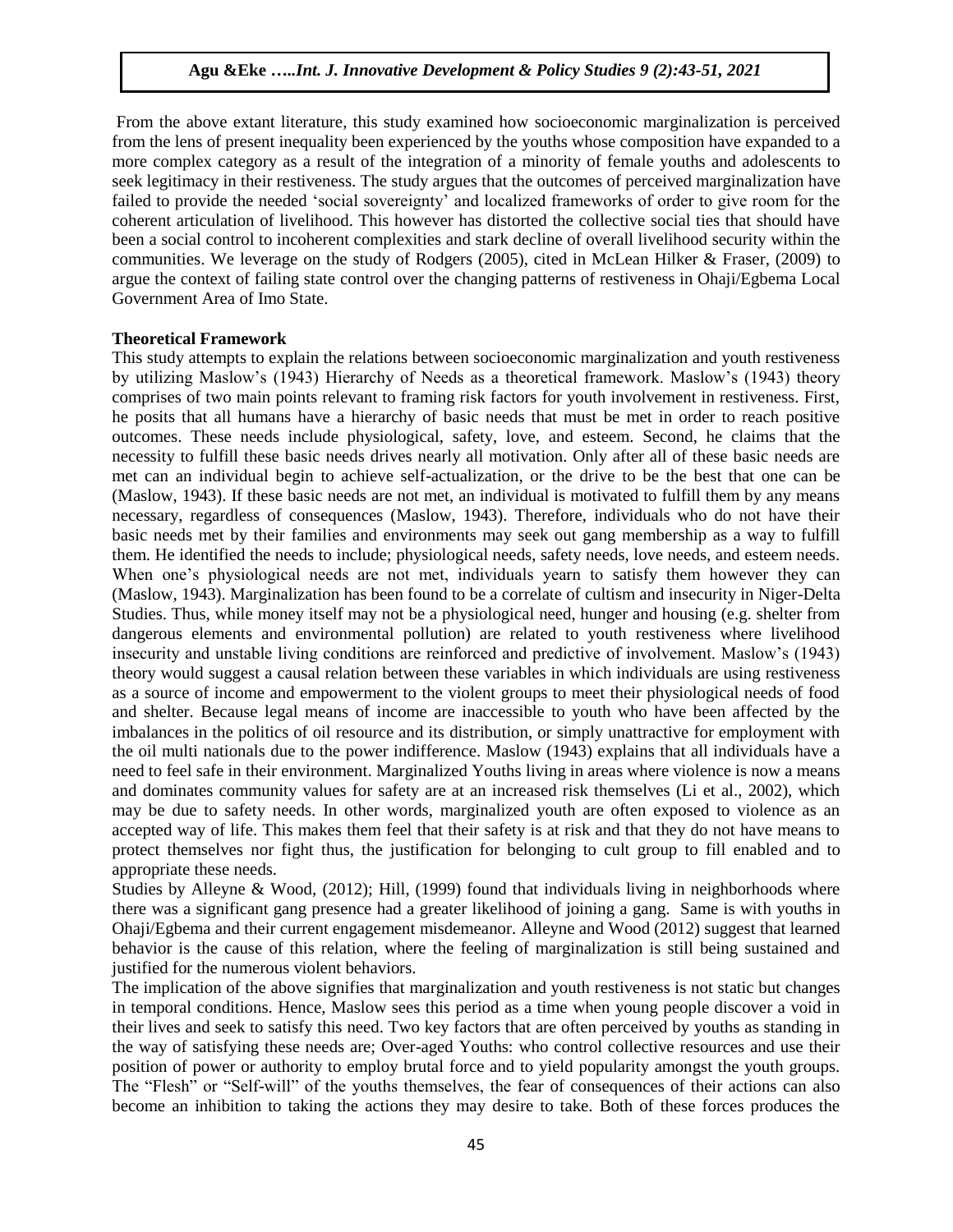belief that under the influence of certain external powers on the youths and their will power which hitherto control their fear or feelings of uncertainty.

We examined socioeconomic marginalization and youth restiveness by using Maslow's (1943) Hierarchy of Needs as a framework for understanding why such factors increase youths" involvement in restive activities. Such a review is necessary to inform future research and policy decisions aimed at addressing the increasing engagement of youths in activities that are antisocial and impacts negatively on their communities. Going by local reports on crime in the study communities, we observed that most of the people at the forefront of any violent conflict are youths, who are willing to risk their lives to indulge in militancy, armed robbery, kidnapping, vandalization and cultism to achieve their temporal need or goals. In Ohaji/Egbema communities, much of the youth restive activities have been harnessed by the "political go-between" to build an army of thugs used for various purposes. However, these sets of youths are more valued, rewarded and living in affluence as a result of the largesse they receive by their sponsors. They are seen as achieving a sense of financial and social independence, recognitions and empowerment from government.

## **RESEARCH METHODOLOGY**

The study adopted cross-sectional design. This involves the systematic collection of data in standardized form from an identifiable population, sample or representative. In determining the population, the study includes all youths in the study area. Hence multistage sampling technique, the study first employed a random sampling to give every youth the equal opportunity for representation. The snowball sampling was then employed to get key informants for the interview sections who were assumed to be key stakeholders in youth and community affairs. In the first stage, Ohaji/Egbema Local government area was purposively chosen based on the availability and operations of oil multinationals in the locality. The second stage involved the purposive selection of Eight (8) towns and each from the local government areas. This constituted four villages each from Egbema and Ohaji in which two (2) focus groups participant comprising of Ten (10) participants each were gathered so as to elicit information. The rationale behind the adoption of the FGD is that there is need for a certain category of individuals among the Ohaji/Egbema to observe the changes in the patterns of marginalization and youth restiveness in the oil producing communities of Imo State. The table below shows the distribution of the Key Informant Interview (IDIs) and the Focus Group Discussion (FGD). The study purposively engaged seven Key Informants in each of the six communities thus totaled to 42 key informants interviewed. Similarly, two (2) sets of Focus Group Discussions (FGDs) were conducted in each of the communities across three groups of youths, women and men groups thus amounting to One hundred and eighty (180) discussants. In sum the sample drawn were totaled, two hundred and twenty-two respondents. The reported data from the KIIs and FGDs were reported verbatim and presented thematically. Data for this work was from both primary and secondary source. The study adopted both qualitative method of data analysis. Under the qualitative method, the qualitative approach was used to analyze information gathered from the FGD and interview sessions. The method in qualitative analysis involves the transcription of observed outcomes into conceptual codes that are transcribed into thematic areas for discussion. These themes are crossreferenced in order to find relationship which will inform the formation of new models and theories that are focused on solving identified scientific problems.

# **RESULTS AND DISCUSSIONS**

The survey utilized several basic indicators to assess the landscape of inequality and social injustice among the youths at community level in Ohaji/Egbema. First, their current livelihood assets were sorted for.

Figure 4.1: Distribution of Livelihood Assets of Youths by Communities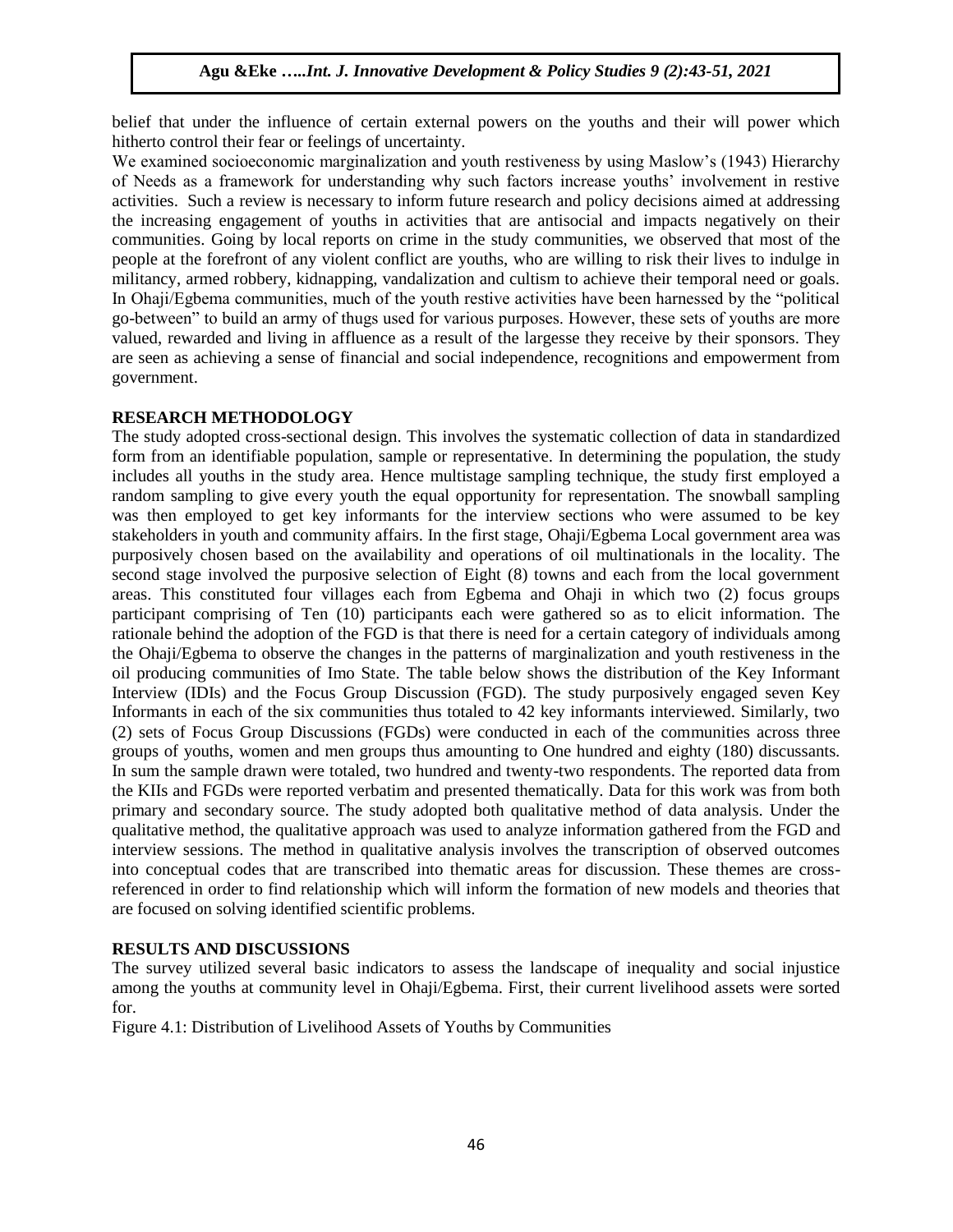



Source: Researcher"s Fieldwork, 2020.

Assessing youth's living standard by communities, finding revealed that whereas 34% of the youths in Asaobile agreed that they have access to stable electricity supply, 23% in Awara and 52% Egbema. With regards to access to cooking gas 81% of youths in Asaobile affirmed that they do not have access to cooking gas 92% in Awara while 20% in Egbema. The implication of the above indicates the level of deprivation and unequal access the communities have in appropriating the gains of the oil resources in their land for common use.

Despite the fact they are host to Multinationals, they lack the financial capital and access to basic needs due to the financial constraints and cost of living. Data on access to internet and cable networks shows that 29% of the youths in Asaobile have access to good internet and cable network, 15% in Awara, 75% in Egbema. Information on access to savings and credit facilities indicates that there is no access to savings and credit facilities across the breath of the Ohaji/Egbema communities. Examining data on employment and empowerment schemes, information gathered shows that 12.3% of the youths in Asaobile are employed within the state-owned institutions like Local Government schools, hospitals and rubber plantations while 11.2% are from Awara and 19.8%from Egbema.

Similarly, data from figure 4.1 above indicates that most youth don"t have financial capital to afford access to standard modern house as 29% of youths in Asaobile have access to standard modern houses, 19% in Awara while 43% for Egbema. Data on figure 4.1, also examined youth"s access to quality and affordable education. It was revealed that 25.9% of youths in Asaobile had access to quality and affordable education, 29.3% in Awara while 36.3% in Egbema. In same vein data examined access to good and affordable health care availability across the communities. Data showed that there is poorly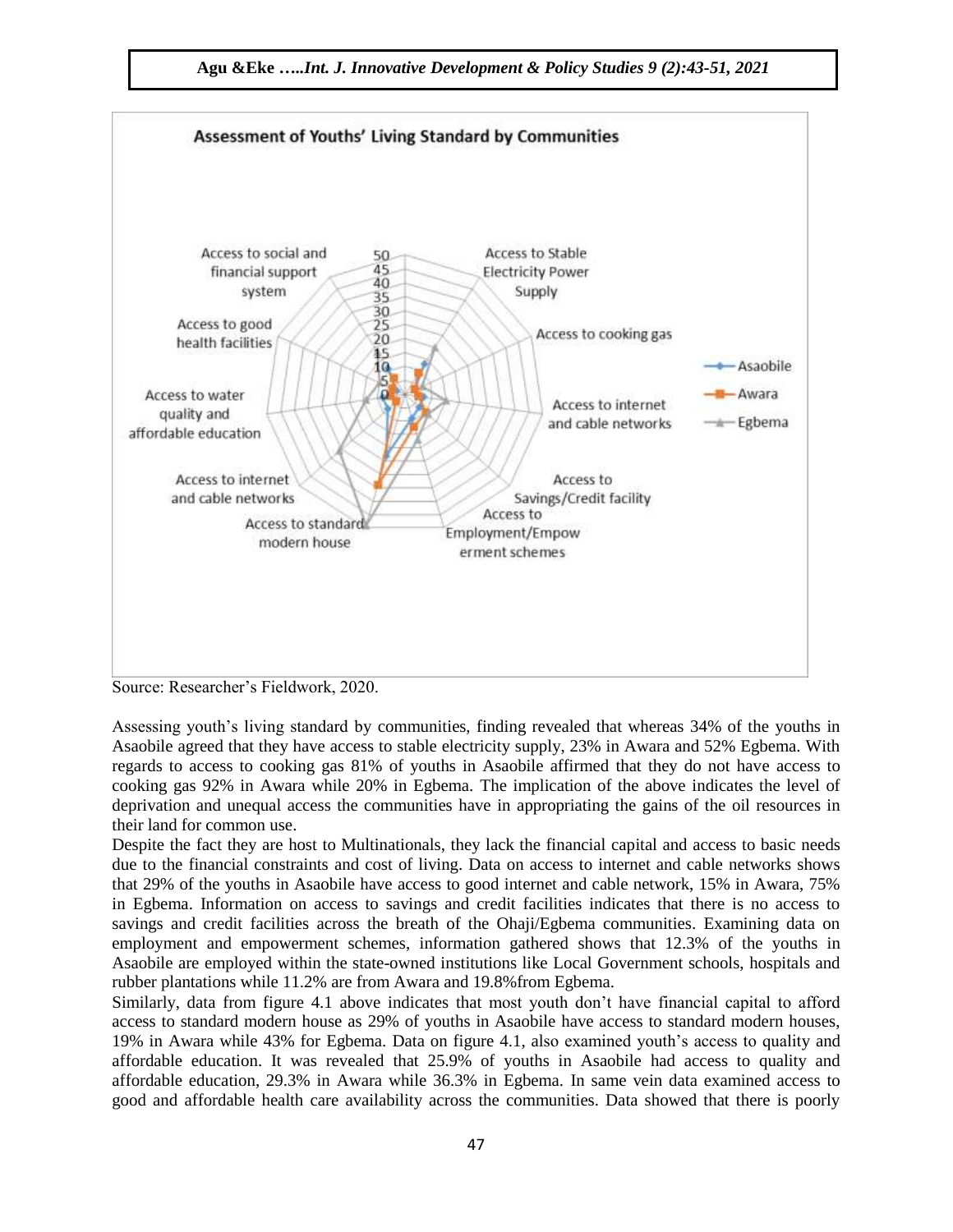managed and understaffed healthcare system in the locality. Hence in Asaobile, 13% of the youths sampled in Asaobile had access to healthcare services 32.5% sampled in Awara community had access to health care facilities, with 45.2% sampled in Egbema had access to health care facility. This notwithstanding, most health facilities across the communities were dilapidated and abandoned with no professional doctors and nurses (medical personnel).

In these communities, most youths and their households rely on local chemist where they purchase selfmedicated drugs or as prescribed by the pharmacy attendant or auxiliary nurses therefore exposing their lives to dangers of medical abuse and associated health risks. Irrespective of these realities, the hospital in Obioakpu and Mgbrichi are yet to be upgraded through the Memorandum of Understanding between the host oil communities and by the Nigerian Agip Oil Company, SEPLAT/NNPC and Waltersmith. Also, in assessing the availability of roads connecting the communities, villages and farmlands in the sampled communities, findings revealed that 23% of the youths sampled in Assaobile had access to roads leading to their villages and farms, while 21% of the youths sampled in Awara had access to roads leading to their communities and farms. However, data showed that 57% of the youths sampled in Egbema had more access roads connecting their communities and to some village farms. This is because these communities were amongst the first that had contact with the Oil Mutinationals operations in their communities.

Drawing from the foregoing analysis, the relative general poor level of livelihood assets of more than average young persons or youths in the study area is an indication of the level of perceived poverty, inequality and marginalization of the youths leaving them with no fewer option than to resort to appropriating legitimacy for their restive activities in the communities through localized frameworks of livelihood strategies such as; the incoherent upsurges in cultism, prostitution and drug and substance abuse which have stark consequences to overall livelihood security and community health of the communities. From the above, the qualitative Focus Group Discussion revealed thus as elucidated in the responses of the discussants and the key informants been presented verbatim.

Respondent 3:

For me and for what I am seeing in this community, the youths are very energetic and vulnerable population to be impacted by any socioeconomic order. This has rather widens the already existing gaps. To create the notion that the youths are in charge or have a say in the collective affairs of their community is a blunder considering the fact their voices are suppressed by the political class. The youths however can anticipate the political behavior and response of the government and thus take to violence as a medium to vent their aggression and perceived marginalization and by so cultism becomes the foundation sustaining and creating a widespread fire that could guarantee them leverage for negotiation, recognition and sustenance KII/Male/Amakaofia/29years.

#### Data from the FGD corroborates the Key Informant opinion

"I still reiterate that the cause of cultism and consequent killings in Ohaji/Egbema has been ongoing especially in Asaobile for no just cause. The struggle, the contention, political connections or agitation for self is still unclear with regards to the killings and cult related activities ongoing in the community. To me, this is simply a fight for supremacy between the cult groups. This leaves me with so much anger that instead of these energies to be channeled on government and the oil multinationals to come to terms with engaging the youths meaningfully and in key positions of opportunities and economic power relations, it is wrongly channeled. In the past we have it on record in on several forms of agitations such as peaceful protests, killings, kidnapping, that was once rampant in this region as a result of its been a boundary community to Rivers state and Omoku to be precise which harboured Don Wani and his cohorts who had his network of cult gangs fomenting kidnappig in Egbema here before he escaped to Enugu. (KII/Male/44years/Youth Leader/Awara., FGD/Male/48years/Ochia/Asaobile/Youth Leader.)

## In addition,

"when you come to most towns in Ohaji/Egbema you would see most of our youths hustling and doing some illicit forms of livelihood jobs at stealthy timing such as what most of our daughters do here at night when the town is turned into "obodo na ewu oku na abali"" (a city that flames at night). Our women are worst hit and left with the burden of marginalization because they no longer have full capacity and support of the men or the youths to help them in farming. This is largely due livelihood shift and yet they are saddled with the responsibility of providing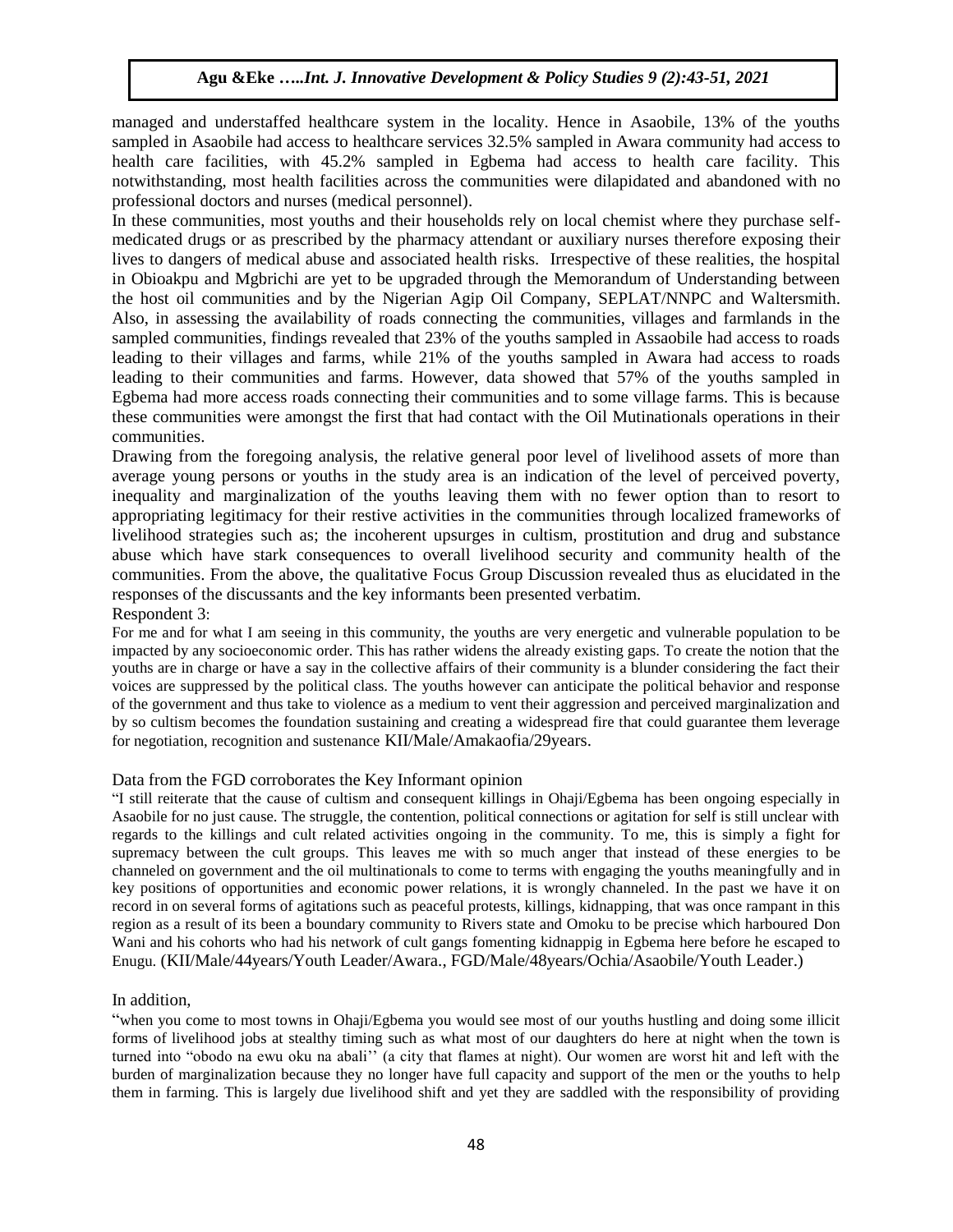sustenance and food for their dependent families but with little manpower support, FGD/Women Leader/Awara 39years.

On the other side, the young men when their frustration grows to a bottled up point, they go in bunkering. Although the business is becoming less lucrative because all the security agencies don open their eyes for settlement. So umuaboy would go further to enter street so that chopping go fall in for them by so the likelihood of getting involved with kidnapping, violence and cultism to meet up is inseparable. FGD/Male/50years/Egbema.

Excerpts from these response indicates that marginalization is primarily viewed by the respondent as ""unfair treatment, sidelining and unequal distribution of resources. Most of the youths acknowledged it as "injustice meted upon the community". The findings also showed that the resources allocated to other communities of Niger-Delta in terms of infrastructure and road network are largely absent in Ohaji/Egbema when compared with the derivation of oil wealth from the Multinational operating in the communities against the level of marginalization seen all over the community from the dilapidated educational structures, unequal distribution of health centers and absent of professional health practitioners across the communities. Marginalization was believed to be normative feeling of manifestation in subtle and blatant forms of violence. More than average youths in these communities are patriots and promoters of current decadence found around adolescents" consumption of psychoactive substance and drug abuse, prostitution and robbery and sabotage of community peace. These further reinforces subjective insecurity in the community.

Data from primary source reveals that various categories of difficulties the youths have been saddled with and experienced overtime in Ohaji/Egbema communities is diverse. There are no evidences to show that they are an oil producing community because they lack governance at all levels, from the state, the local government and within the community or village political circles. A look around the community would show that there is infrastructural decay, environmental challenges such as flooding and erosion, poor capacity development of the youth. Marginalization was perceived as the worse form of injustice and inequity for a community well enriched in gas and housing multinational corporations like SPDC and AGIP, SEPLAT, and WATERSMITH but lacks the power resources and share of tangible economic development structures. Notwithstanding, the fact, the community is key to steering socioeconomic development and food security of the state yet; evidence is deficient to show for it in all ramifications of livelihood development.

## **CONCLUSION AND RECOMMENDATIONS**

The existing studies on socioeconomic marginalization and youth restiveness have scarcely focused on absence of meaningful skills and empowerment projects, stark poverty, unemployment, lack of access to education, uneven level of attention to community development in most Niger Delta States. Based on the wealth of these existing studies, this research has extended efforts to bring to fore the frontiers of existing knowledge by examining not only obvious forms of restiveness that have become commonplace issues to security of lives and overall livelihood challenges within the Oil producing communities, but have added some nuance by introducing the experiences of the youths as a more complex category that is changing in composition and constantly expanding due to the inclusion and integration of a minority of female youths and adolescents who altogether seek legitimacy in their deviant behavior to become restiveness .

The study concludes that the established relationship of the oil multinationals and the youths in the communities have failed to create a roadmap of tangible development, reduce the landscape of inequality and social injustice in Ohaji/Egbema. This has failed to improve the level of access of the youths to gain employment or have economic advantage as oil producing community beneficiaries and thus have impacted on their inability to at least appropriate good living assets. In another parlance, the paucity of functional health centres, healthcare professionals within the communities have continually impacted on community"s health system as it still hangs on a balance. From the foregoing, there is relative wide gap in living standard for the average youths in the communities thus, this creates a double-edge consequence to the current risky lifestyles steaming from the social relations evoked by oil politics and underdevelopment within the communities.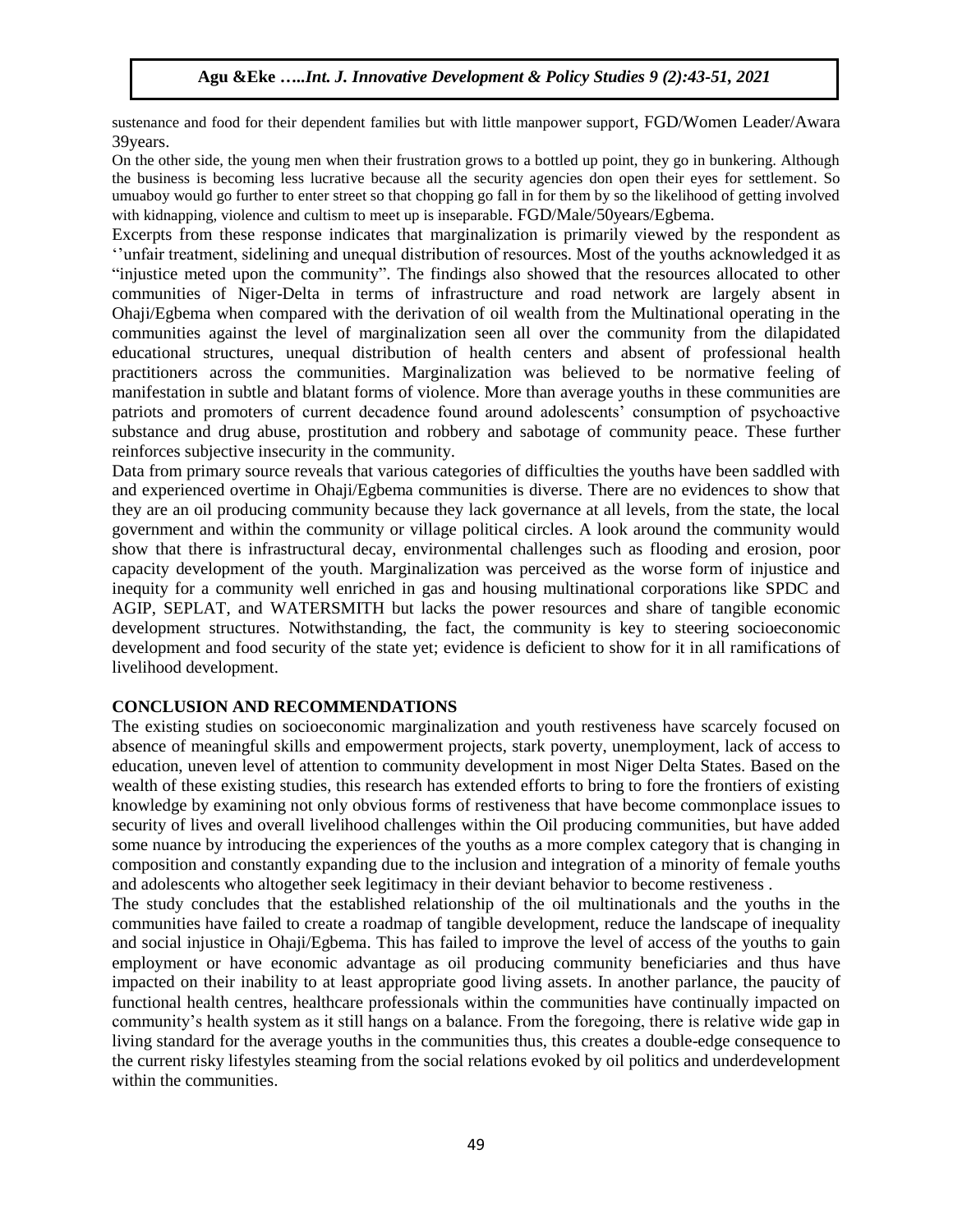## **RECOMMENDATION**

Based on the findings and conclusion of the study, the study recommends the following:

The social institutions in the communities must put concerted efforts to strengthen the relationships with the youth groups in order to address the inequity and build a good support system for local governance within the community level. By this, key stakeholders in the Oil Multinationals and the beneficiaries at the community level must be mandated to commit all derivation funds towards practical skills and empowerment programs void of any form of prejudice.

## **REFERENCES**

Abdullahi A. (2012) A review of youth violence theories, developing interventions to promote sustainable peace in Ilorin.

Ake, C. (1992). The political economy of crisis and underdevelopment in Africa. Lagos, Nigeria: JAD Publishers.

Akujobi, C.T and Jack, Jackson T.C.B (2017); Social Change and Social Problems. In Abasiekong,

E.M, Sibiri, E.A, Ekpenyong, N.S (eds.) Major Themes in Sociology: An Introductory Text. pp 491-526 Author(s): Publisher: Benin City, Mase Perfect Prints. Year: 2017

- Alleyne, E., & Wood, J. L. (2012). Gang membership: The psychological evidence. In *Youth gangs in international perspective* (pp. 151-168). New York, NY: Springer.
- Chukwuemeka, E. and Anazodo, R, and Nzewi, H, (2011), African Underdevelopment and the Multinationals – A Political Commentary (August 2011). Journal of Sustainable Development, Vol. 4, No. 4 (2011), doi:10.5539/jsd.v4n4p101, Available at SSRN: <https://ssrn.com/abstract=2780451>
- Chukwuemeka, E. & Agbara, V. (2010). Niger Delta youth restiveness and socio-economic development of Nigeria. Educational Research and Reviews 5, 7, 400–407.
- Chukwuemeka, E. Anazodo, R. & Nzewi, H. (2011). Social conflict in the south-south Nigeria: Implications for foreign investment. African Journal of Political Science and International relations 5, 335–340.
- Debal Singharoy (2010) Marginalization and the Marginalized: reflections on the Relational-Cumulative Dynamics. [International Conference on Social Movements, Social](https://www.researchgate.net/project/International-Conference-on-Social-Movements-Social-Develpment-and-the-Marginalised) [Development](https://www.researchgate.net/project/International-Conference-on-Social-Movements-Social-Develpment-and-the-Marginalised) [and the](https://www.researchgate.net/project/International-Conference-on-Social-Movements-Social-Develpment-and-the-Marginalised)  [Marginalized.](https://www.researchgate.net/project/International-Conference-on-Social-Movements-Social-Develpment-and-the-Marginalised) Indira Gandhi National Open University
- E N. Eze-Michael (2020), Youth Restiveness and Economic Development in Nigeria: A Study of Niger-Delta Journal of Political Science and International Relations Volume 3, Issue 3, September 2020, Pages: 70-83 Received: May 13, 2020; Accepted: Jun. 17, 2020; Published: Sep. 16, 2020
- Ibaba, S. I. (2008). Alienation and Militancy in the Niger Delta: Hostage Taking and the Dilemma of the Nigerian State. African Journal on Conflict Resolution. (8) 2
- Li ST, Nussbaum KM, Richards MH. Risk and protective factors for urban African American youth. *American Journal of Community Psychology.* 2007;39:21–35. [\[PubMed\]](https://www.ncbi.nlm.nih.gov/pubmed/17380378)
- McLean Hilker, L. (2009). Violence, peace and stability: 'The youth factor'. Florence: UNICEF Innocenti Research Centre. https://www.unicef-irc.org/article/1061/
- McLean Hilker, L., & Fraser, E. (2009). Youth exclusion, conflict, violence and fragile states. London: Social Development Direct report for DFID. [http://www.gsdrc.org/docs/open/con66.pdf.](http://www.gsdrc.org/docs/open/con66.pdf)
- Maslow, A. H. (1943). A theory of human motivation. *Psychological Review, 50*(4), 370– 396. [https://doi.org/10.1037/h0054346](https://psycnet.apa.org/doi/10.1037/h0054346)
- Max (1886) In Chris Hale, Keith Hayward, Azrini Wahidin, and Emma Wincup (2013), Criminology. Third Edition, ISBN: 9780199691296. Oxford University Press.
- Mark Burton and Carolyn Kagan (2003) Marginalization. Pre editorial draft for chapter in press in Isaac Prilleltensky and Geoff Nelson, (Eds.) Community Psychology: In pursuit of wellness and liberation. MacMillan/Palgrave, London.
- Mercy Corps. (2015). Youth and consequences: Unemployment, injustice and violence. London: